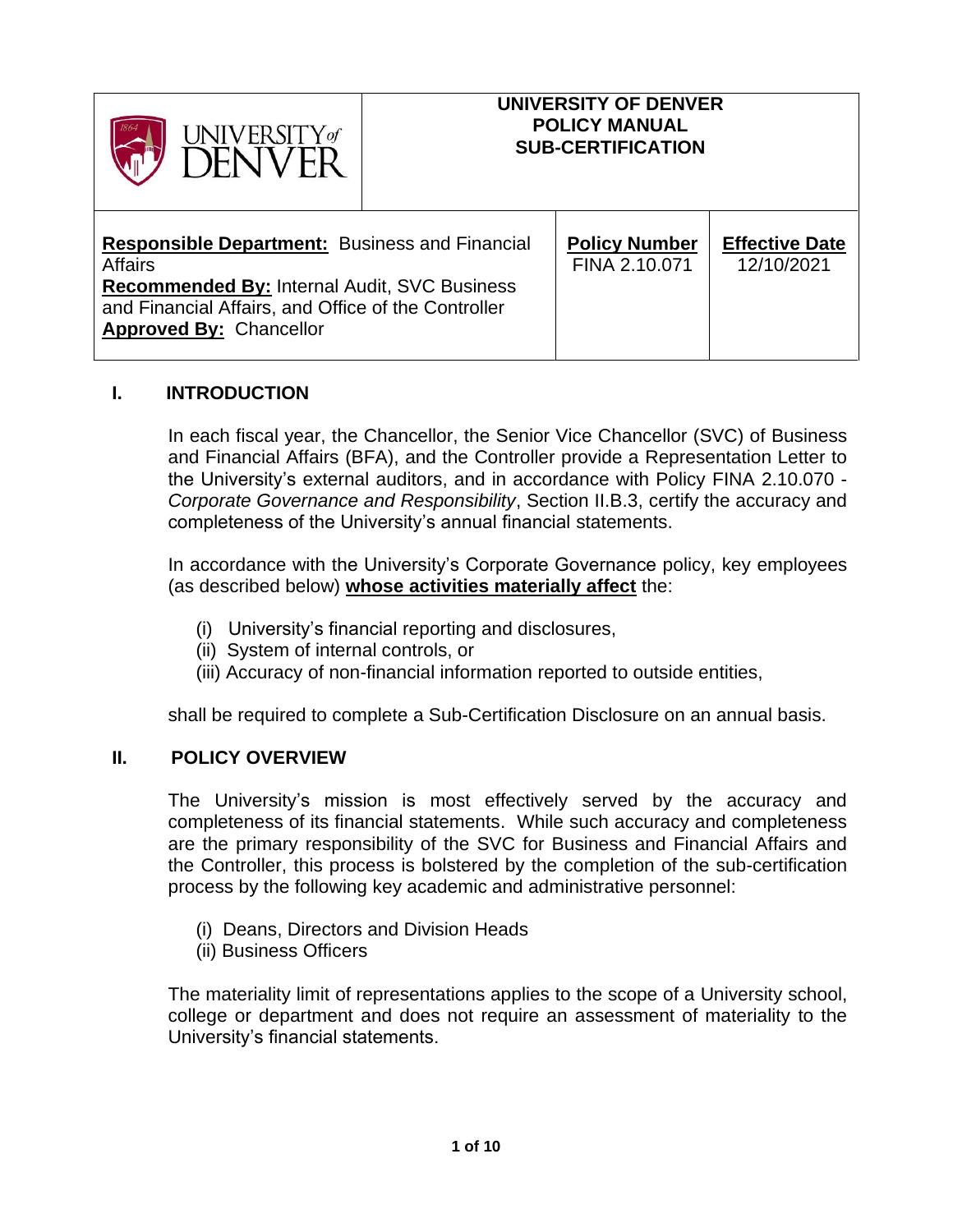### **III. PROCESS OVERVIEW**

- **A.** Sub-certifications are administered electronically via **PioneerWeb** and are managed by the Controller's Office in conjunction with Internal Audit. Deans, Directors, and Division Heads will complete an annual sub-certification form in substantially the form of Appendix 1 hereto, and Business Officers will complete an annual sub-certification in substantially the form of Appendix 2 hereto.
- **B.** University personnel who are required to complete an annual sub-certification disclosure will receive an email notification with instructions for completing the process shortly after the University's June 30<sup>th</sup> fiscal year-end.
- **C.** In addition to the annual sub-certification, Business Officers are required to complete a quarterly certification disclosure in substantially the form of Appendix 3 hereto. Business Officers who are required to complete a quarterly certification disclosure will receive an email notification with instructions for completing the form in each calendar quarter of the University's fiscal year.

#### **IV. DEFINITIONS**

- **A. "Business Officers"** are key personnel responsible for financial management, business operations and human resource administration functions. Business Officers include, but are not limited to, the Assistant Controller, Manager Budget Operations (Budget and Finance), Manager (Business and Operations) – (Admissions), Business Officer (Ricks), Business Officer (Fisher), Chief Operating Officer, Registrar, and the President of the Faculty Senate.
- **B. "Directors"** University personnel with title and budget responsibility.
- **C. "Division Heads"** Vice Chancellors, Vice Provosts with title and budget responsibility.
- **D. "Internal controls"** Processes for assuring an organization's objective in operational effectiveness and efficiency, reliable financial reporting and compliance with laws, regulations and policies.
- **E. "Non-financial information"** may have financial impacts but is often impossible to quantify. This information could include, but is not limited to:
	- o Relationships with vendors
	- o Environmental impact of operations
	- o Diversity in the workplace and social responsibility
	- o Interim research results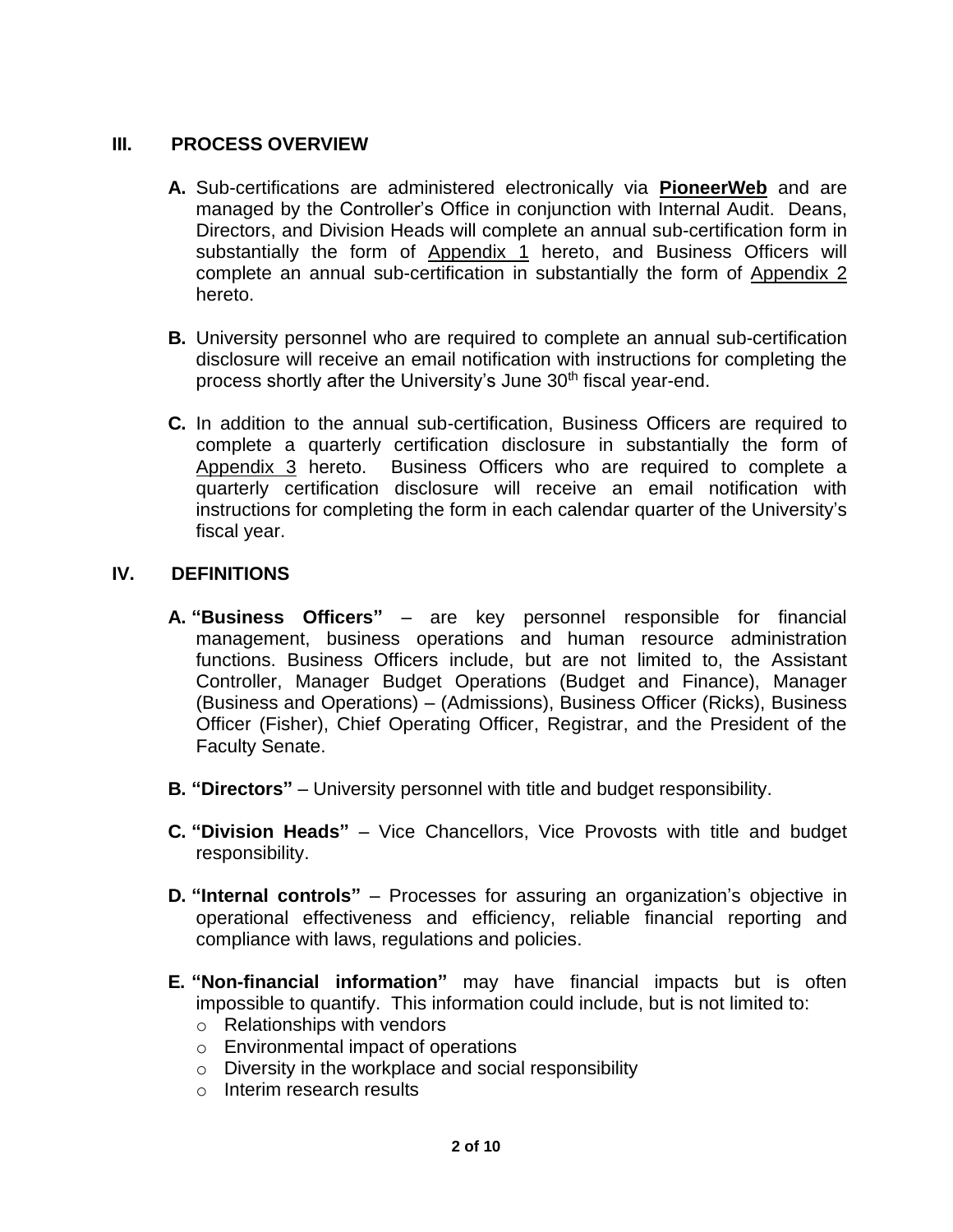o Various information supplied to professional organizations and/or the media

# **V. APPENDICES**

- **A. Appendix 1**: Annual Sub-Certification Disclosure Deans, Directors & Division **Heads**
- **B. Appendix 2**: Annual Sub-Certification Disclosure Business Officers
- **C. Appendix 3**: Quarterly Certification Disclosure Business Officers

| <b>Revision</b><br><b>Effective Date</b> | <b>Purpose</b> |
|------------------------------------------|----------------|
|                                          |                |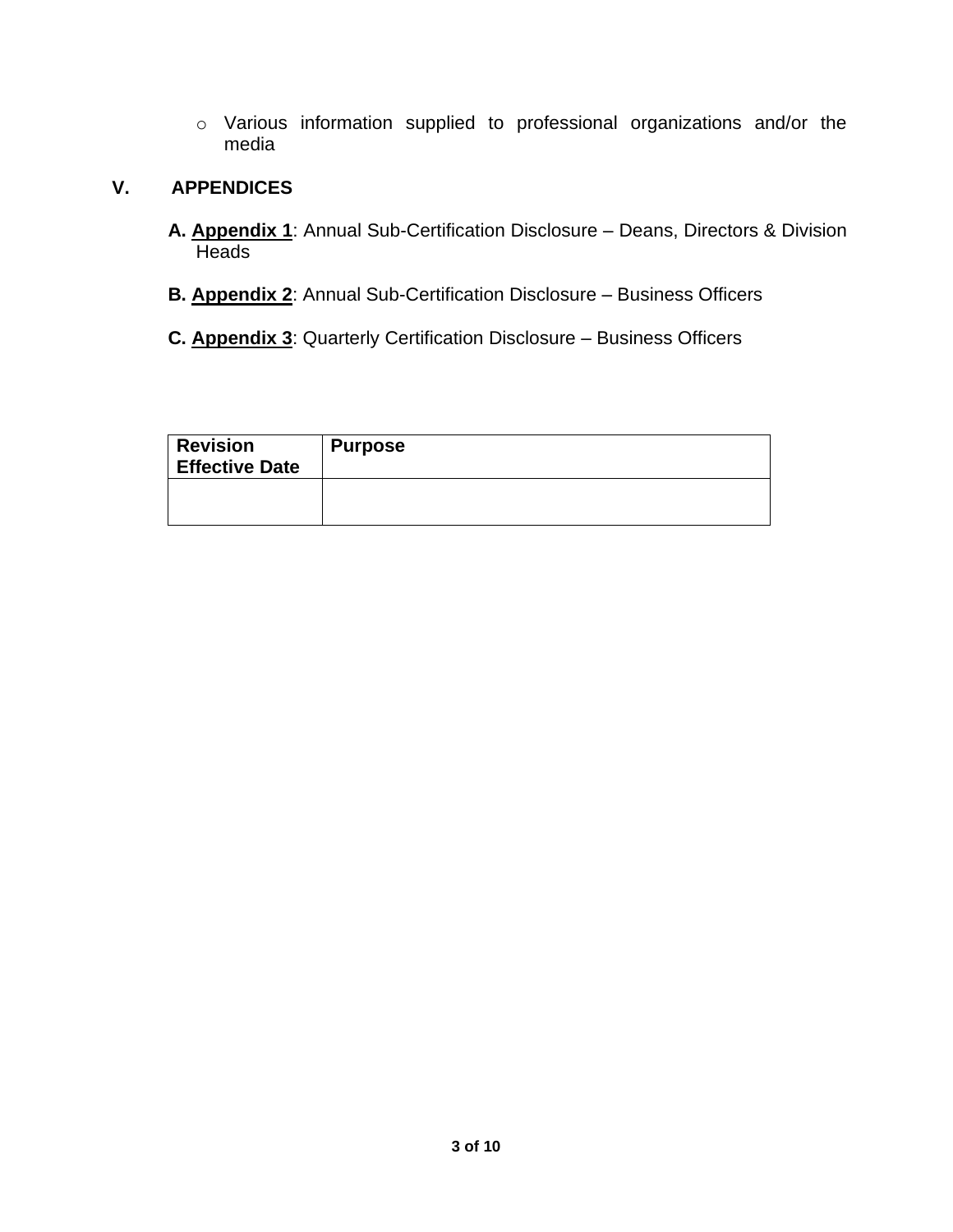# **Appendix 1**

# **Annual Sub-Certification Disclosure – Deans, Directors & Division Heads**

I understand that the University prepares annual financial statements subject to an independent audit, and that the Chancellor, Senior Vice Chancellor for Business & Financial Affairs and Associate Vice Chancellor, Finance, must make representations to the independent auditors certifying the accuracy and completeness of the financial statements. In accordance with University **Policy FINA 2.10.070 –** *[Corporate Governance and Responsibility](https://www.du.edu/sites/default/files/2021-06/FINA%202.10.070%20corp%20governance.pdf)*, Section II. B. 3, I submit this sub-certification, confirming that I am responsible for the timely and accurate recording of financial transactions initiated within my division(s).

Certain representations in this letter are described as being limited to matters that are material. The materiality limit of my representations applies to the scope of my University division(s) and does not require me to assess materiality to the University's financial statements. Accordingly, the threshold of materiality for my representations should be based on what a reasonable person would customarily apply to another division comparable to mine.

Except as noted, I confirm, to the best of my knowledge and belief, the following representations:

1. There are no un-asserted claims or assessments that I am aware of. (Un-asserted claims and assessments generally arise from an event that has occurred and because of which a third party may subsequently assert a claim or assessment that might result in an unfavorable outcome to the University (e.g. a lawsuit claiming damages or a fine assessed by a governmental agency)).

2. There are no material transactions that have not been properly recorded in the accounting records of the division.

3. There are no events that have occurred subsequent to the end of the fiscal year, and through the date of this letter, that should have been recorded in the accounting records of the division or that would affect a material change in the amounts already included in the accounting records of the division. (An example of the latter would be a recorded pledge that is subsequently deemed uncollectible).

4. I have no knowledge of any fraud or suspected fraud affecting the division involving management or employees who have significant roles in internal control.

5. I have no knowledge of any allegations of fraud or suspected fraud affecting the division received in communications from employees, former employees, analysts, regulators, or others.

6. I and my division have complied with all aspects of laws, regulations, contracts and grants, and University policies.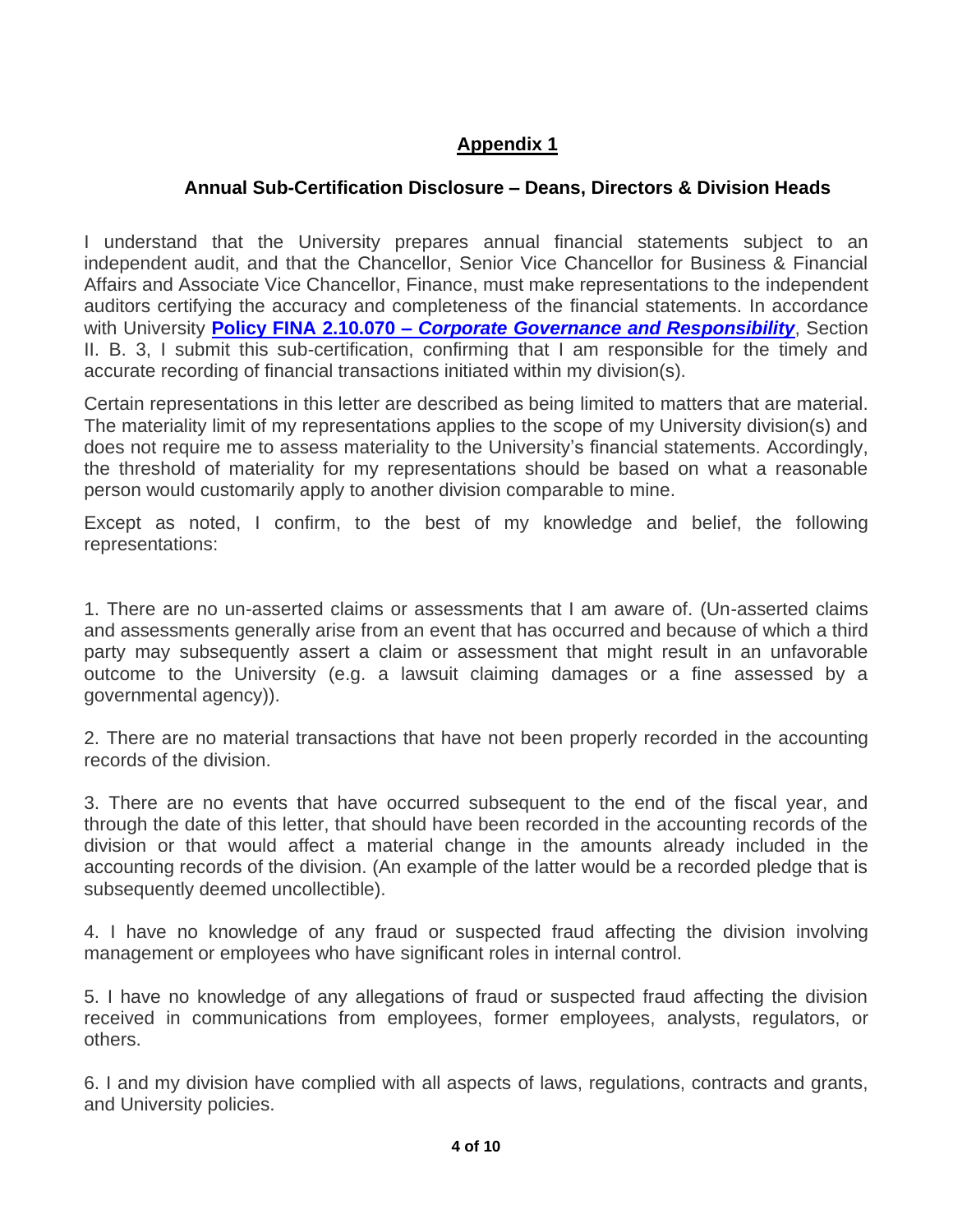7. I have disclosed all related party (*See* University **[Policy FINA 3.20.060 –](https://www.du.edu/sites/default/files/2021-06/AUDT%203.20.060%20Conflict%20of%20Interest%20Policy.pdf)** *Conflicts of*  **[Interest](https://www.du.edu/sites/default/files/2021-06/AUDT%203.20.060%20Conflict%20of%20Interest%20Policy.pdf)** for the definition of related party) transactions including sales, purchases, loans, transfers, leasing arrangements, guarantees, ongoing contractual commitments and amounts receivable from or payable to related parties.

8. The information, both financial and non-financial, that I have reported to outside entities, including but not limited to accrediting agencies and media organizations, has been accurate.

9. I certify that gift and endowment spending activity is in compliance with donor-imposed fund restrictions.

Exceptions, if any, to the above representations are described below (Please check "No Exceptions Noted" if no exceptions are taken to the above representations):

- No Exceptions Noted
- Exceptions Noted as follows: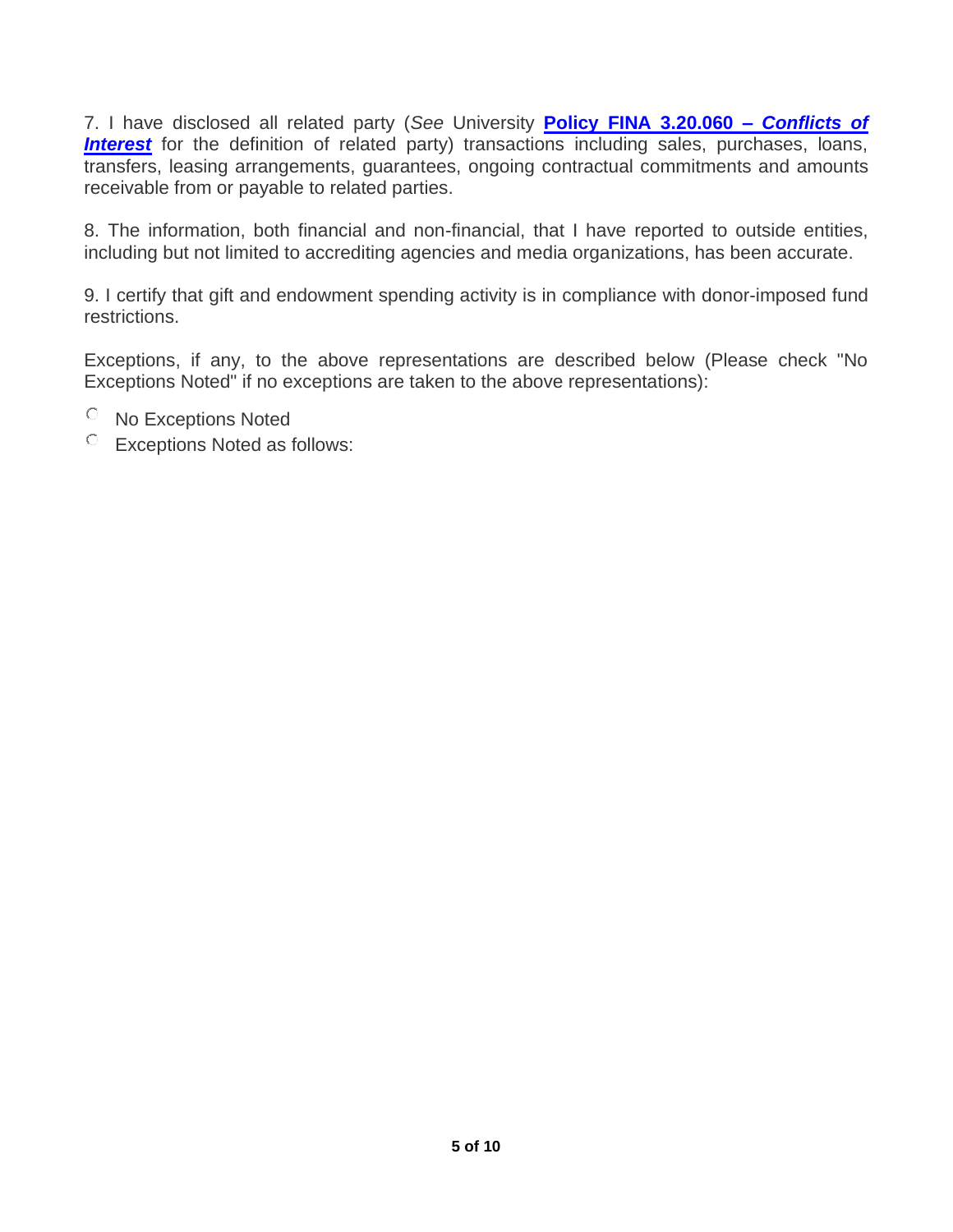# **Appendix 2**

### **Annual Sub-Certification Disclosure – Business Officers**

I understand that the University prepares annual financial statements subject to an independent audit, and that the Chancellor, Senior Vice Chancellor for Business & Financial Affairs and Associate Vice Chancellor, Finance, must make representations to the independent auditors certifying the accuracy and completeness of the financial statements. In accordance with University **Policy FINA 2.10.070 –** *[Corporate Governance and Responsibility](https://www.du.edu/sites/default/files/2021-06/FINA%202.10.070%20corp%20governance.pdf)*, Section II. B. 3, I submit this sub-certification, confirming that I am responsible for the timely and accurate recording of financial transactions initiated within my division(s).

Certain representations in this letter are described as being limited to matters that are material. The materiality limit of my representations applies to the scope of my University division(s) and does not require me to assess materiality to the University's financial statements. Accordingly, the threshold of materiality for my representations should be based on what a reasonable person would customarily apply to another division comparable to mine.

Except as noted, I confirm, to the best of my knowledge and belief, the following representations:

1. There are no un-asserted claims or assessments that I am aware of. (Un-asserted claims and assessments generally arise from an event that has occurred and because of which a third party may subsequently assert a claim or assessment that might result in an unfavorable outcome to the University (e.g., a lawsuit claiming damages or a fine assessed by a governmental agency)).

2. There are no material transactions that have not been properly recorded in the accounting records of the division, specifically:

- During the fiscal year, the financial records of the division have been reviewed and reconciled on a monthly basis to ensure revenue and expenses are properly recorded. As necessary, correcting accounting entries have been prepared, completed and recorded into the University's financial system.
- During the fiscal year, all divisional transactions, which record inventory, accounts receivables, pre-paid items, deferred income and accounts payable, are reconciled on a quarterly basis.
- To ensure the safekeeping of University resources, all cash receipts are:
	- $\circ$  Accounted for and deposited in a timely basis (i.e., at least once weekly);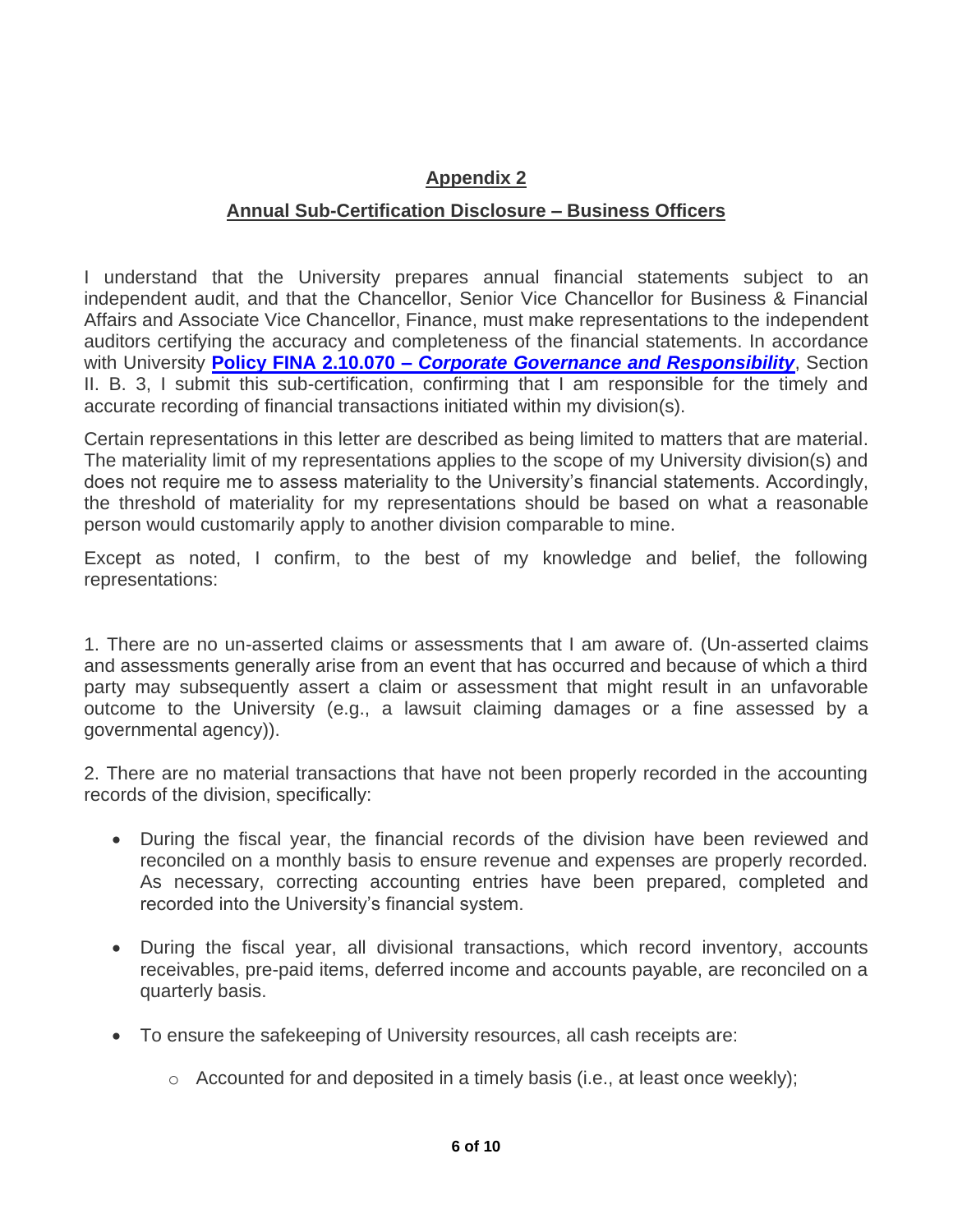- $\circ$  The division has procedures in place to properly safeguard cash receipts prior to delivery to the University cashier's office. This would include a secured location with access limited to authorized employees;
- $\circ$  The division has procedures in place that establish a separation of duties as it relates to cash handling (e.g., the person who prepares the deposit is not the person who reconciles monthly transactions).
- On a monthly basis, all divisional payroll transactions are:
	- $\circ$  Reviewed for accuracy to ensure amounts paid coincide with documented effort, approved pay rate and leave utilized;
	- $\circ$  The division has procedures in place to ensure all employment actions (i.e. hiring, position changes and terminations) are performed on a timely basis in accordance with payroll deadlines;
	- o All payroll system transactions are reconciled to the financial system.

3. There are no events that have occurred subsequent to the end of the fiscal year, and through the date of this letter, that should have been recorded in the accounting records of the division or that would affect a material change in the amounts already included in the accounting records of the division. (An example of the latter would be a recorded pledge that is subsequently deemed uncollectible).

4. I have no knowledge of any fraud or suspected fraud affecting the division involving management or employees who have significant roles in internal control.

5. I have no knowledge of any allegations of fraud or suspected fraud affecting the division received in communications from employees, former employees, analysts, regulators, or others.

6. I and my division have complied with all aspects of laws, regulations, contracts and grants, and University policies, which include:

- The division has procedures in place to ensure compliance with approved **[Business](https://www.du.edu/policy/find-policy)  [and Financial Affairs Business Operations policies](https://www.du.edu/policy/find-policy)**.
- The division has procedures in place to ensure the University policies regarding the Propriety of Expense and Purchasing Cards have been followed.
- Any sales subject to state and local sales taxes have been properly recorded into the financial system.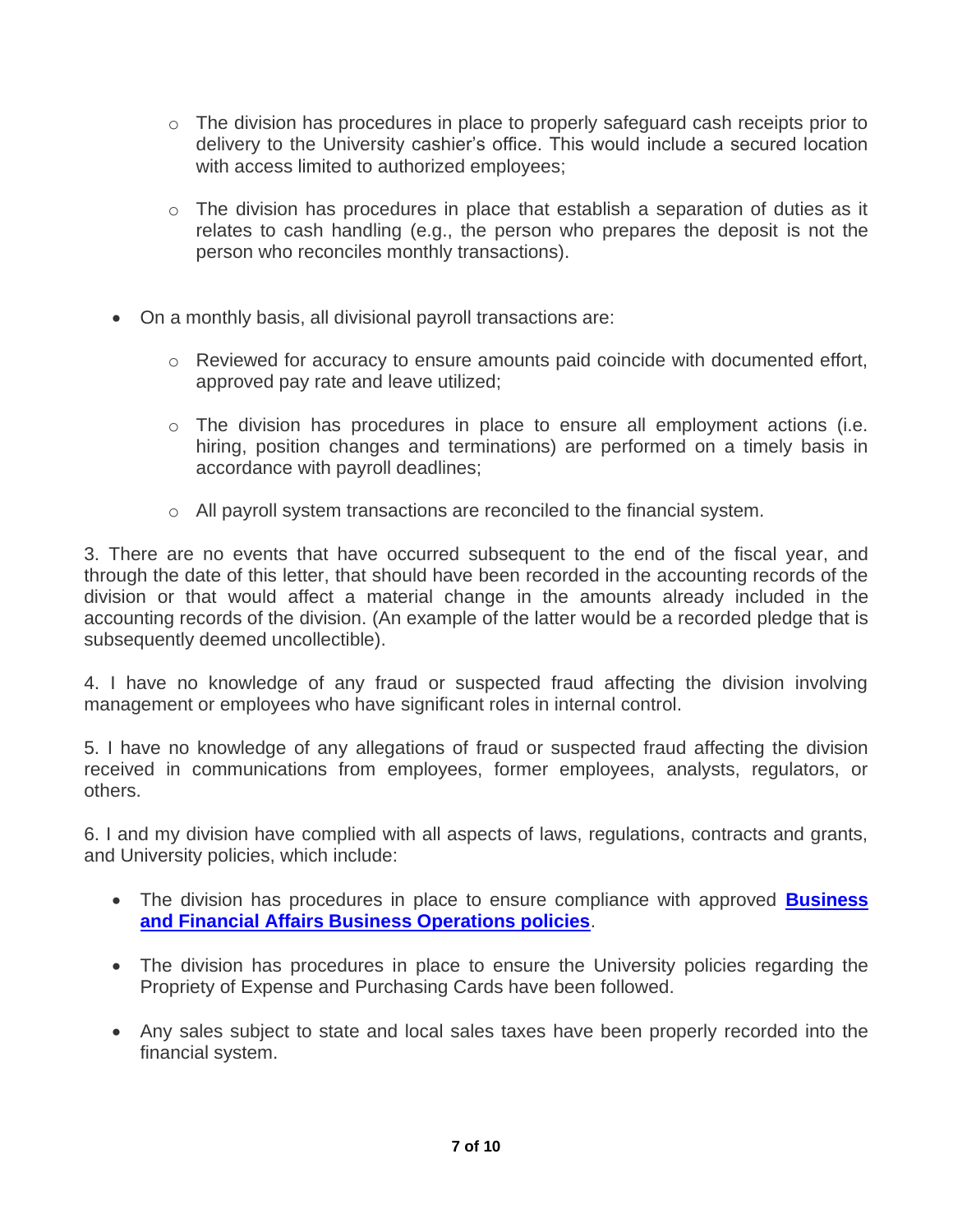• The acceptance of credit cards as payment for goods and services is handled in a secure and safe manner, as required by the standards set forth in the Payment Card Industry Data Security Standard (PCI DSS) and University **[Policy FINA 2.30.070 –](https://www.du.edu/sites/default/files/2021-07/FINA%202.30.070%20PCI%20DSS%20Compliance%20%282%29.pdf)** *PCI*  **[DSS Compliance](https://www.du.edu/sites/default/files/2021-07/FINA%202.30.070%20PCI%20DSS%20Compliance%20%282%29.pdf)**. These standards, which relate to the protection and safe handling of credit card information, only apply to divisions that accept credit cards as payment for goods and services.

7. I have disclosed all related party (*See* University **[Policy FINA 3.20.060 –](https://www.du.edu/sites/default/files/2021-06/AUDT%203.20.060%20Conflict%20of%20Interest%20Policy.pdf)** *Conflicts of*  **[Interest](https://www.du.edu/sites/default/files/2021-06/AUDT%203.20.060%20Conflict%20of%20Interest%20Policy.pdf)** or the definition of related party) transactions including sales, purchases, loans, transfers, leasing arrangements, guarantees, ongoing contractual commitments and amounts receivable from or payable to related parties.

8. The information, both financial and non-financial, that I have reported to outside entities, including but not limited to accrediting agencies and media organizations, has been accurate.

9. I certify that gift and endowment spending activity is in compliance with donor-imposed fund restrictions.

Exceptions, if any, to the above representations have been reported to the division head and are described below (Please check "No Exceptions Noted" if no exceptions are taken to the above representations):

- No Exceptions Noted
- $\circ$  Exceptions Noted as follows: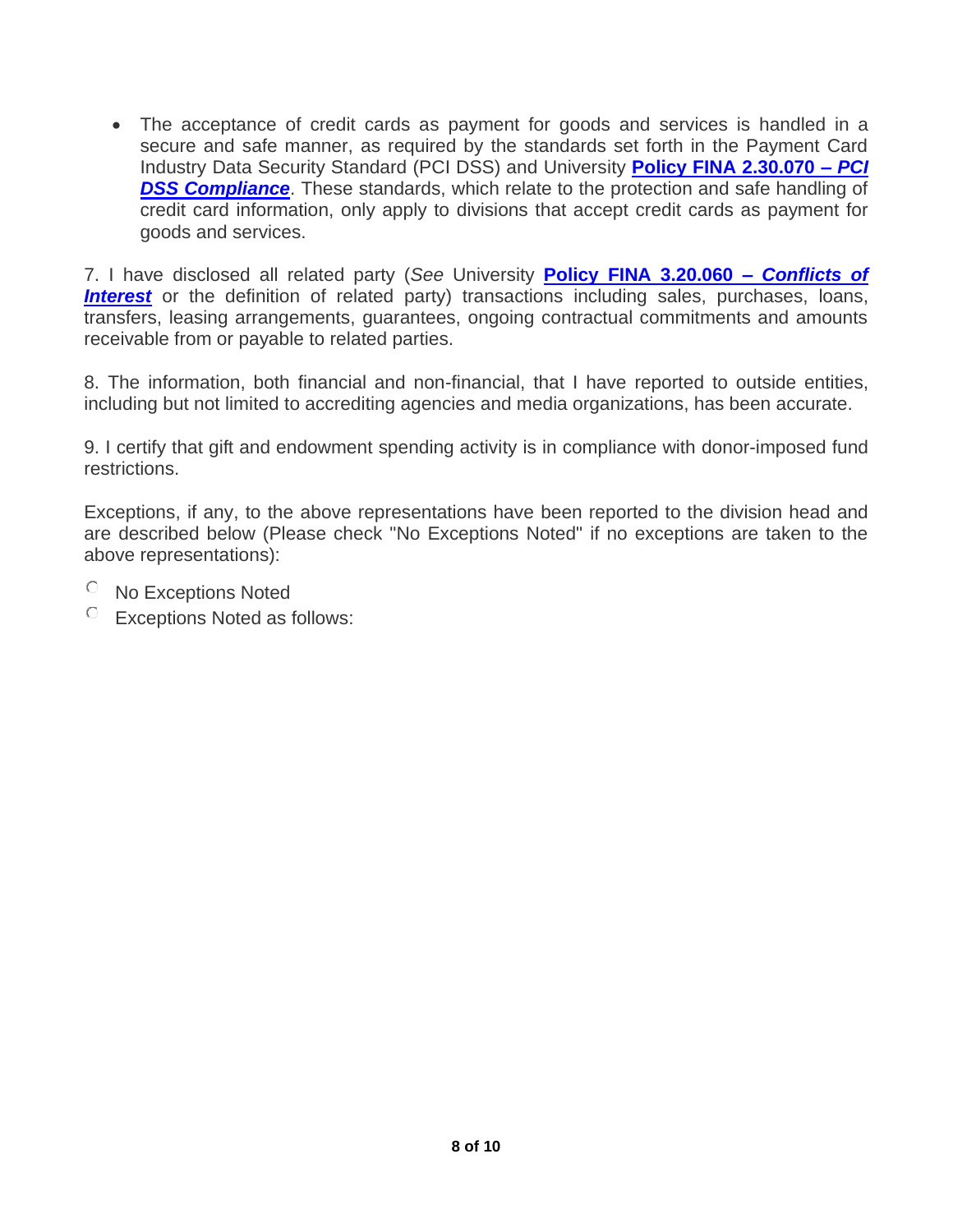# **Appendix 3**

# **UNIVERSITY OF DENVER**

#### **Quarterly Certification Disclosure – Business Officers**

I understand that the University prepares monthly financial reporting and interim financial statements that are used to inform the Chancellor, Senior Vice Chancellor for Business & Financial Affairs, Associate Vice Chancellor Finance and the Board of Trustees. In accordance with University Policy FINA 2.10.70 - Corporate [Governance and Responsibility,](https://www.du.edu/sites/default/files/2021-06/FINA%202.10.070%20corp%20governance.pdf) FINA 2.10.70 Section III. B., I submit this certification, confirming that I am responsible for the timely and accurate recording of financial transactions initiated within my financial division(s). I also understand that University policies are available at the following site [https://www.du.edu/policy/find-policy.](https://www.du.edu/policy/find-policy)

Except as noted, I confirm, to the best of my knowledge and belief, the following representations:

1. There are no material transactions that have not been properly recorded in the accounting records of the division, specifically:

- $\circ$  During each month of the fiscal year, the financial records of the division have been reviewed and reconciled to ensure revenue and expenses are properly recorded.
- o During the fiscal year, all divisional transactions, which record inventory, accounts receivables, pre-paid items, deferred income and accounts payable, are reconciled on a quarterly basis.
- o To ensure the safekeeping of University resources, all cash receipts are:
	- Accounted for and deposited in a timely basis (i.e., at least once weekly);
	- The division has procedures in place to properly safeguard cash receipts prior to delivery to the University cashier's office. This would include a secured location with access limited to authorized employees;
	- The division has procedures in place that establish a separation of duties as it relates to cash handling (e.g., the person who prepares the deposit is not the person who reconciles monthly transactions).
- $\circ$  On a monthly basis, all divisional payroll transactions are:
	- Reviewed for accuracy to ensure amounts paid coincide with documented effort, approved pay rate and leave utilized;